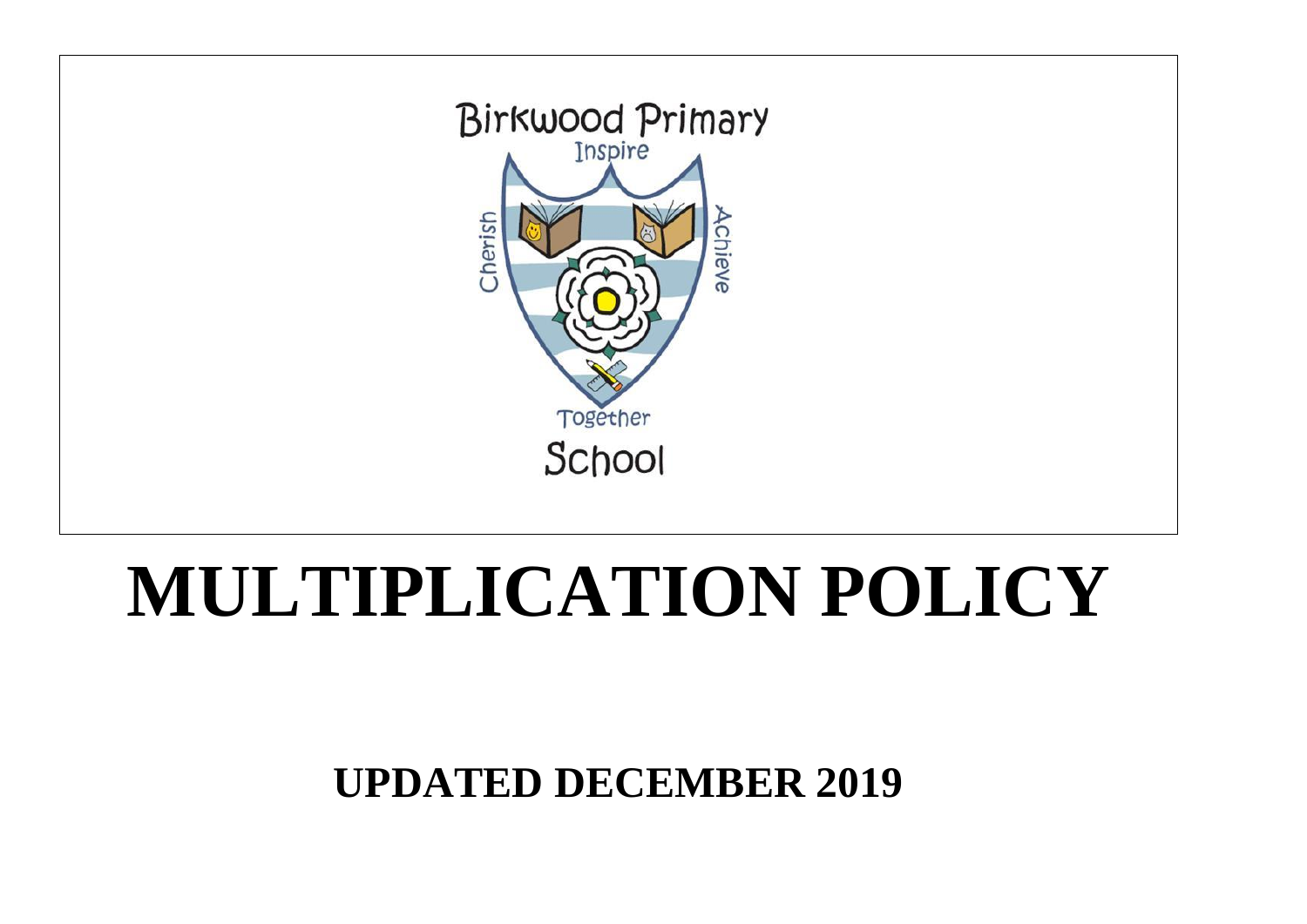#### **Birkwood Primary School Calculation Policy (Multiplication)**

| <b>Stage</b>   | <b>Key Vocabulary</b>                                                                                           | How it looks in practice                                                                                                                                                                                                                                                                               | <b>Resources</b>                                                                              | <b>Mastery Examples</b>                                                                                                                                  |
|----------------|-----------------------------------------------------------------------------------------------------------------|--------------------------------------------------------------------------------------------------------------------------------------------------------------------------------------------------------------------------------------------------------------------------------------------------------|-----------------------------------------------------------------------------------------------|----------------------------------------------------------------------------------------------------------------------------------------------------------|
| $\mathbf 1$    | -Counting<br>$-2's$<br>-Groups<br>-Equal<br>-Add<br>-Lots                                                       | <b>Mostly pictorial representations:</b><br>Grouping:<br>How many groups of 2 do we have?<br>*The opportunity for the children to use concrete<br>apparatus and physically count and see is vital at this<br>stage.                                                                                    | Counters,<br>Small toys,<br>Buttons,<br>Cubes, Pegs,<br>Fingers,<br>Socks and<br>Whiteboards. | Count the pairs of shoes.<br>How many shoes has Alex got all<br>together?<br>300000                                                                      |
| $\overline{2}$ | -Counting<br>$-2's$<br>$-5's$<br>$-10's$<br>-Groups<br>-Equal<br>-Add<br>-Lots<br>-Altogether                   | <b>Mostly pictorial representations:</b><br><b>Grouping:</b><br>$\mathbf{2}$<br>$\mathfrak{p}$<br>2<br>3 Groups of two<br>$3 \times 2$<br><b>Number tracks to count:</b><br>$5\phantom{1}$<br>2 <sup>1</sup><br>3 <sup>2</sup><br>6<br>$\overline{7}$<br>8<br>10<br>4<br>9<br>Can we count up in twos? | Counters,<br>Small toys,<br>Buttons,<br>Cubes, Pegs,<br>Fingers,<br>Socks and<br>Whiteboards. | How many mangoes altogether?<br>How many groups of two can you<br>make?<br>Could you circle groups of two<br>mangoes?                                    |
| 3              | -Lots of<br>-Groups of<br>-Times<br>-Multiply<br>-Multiplied by<br>-Multiple of<br>-Repeated<br>-Group in pairs | <b>Pictorial representations:</b><br>$4 \times 2 = 8$<br>$2 \times 4 = 8$<br>Repeated addition: $5 + 5 + 5 = 3$ lots of 5 OR<br>3 times $5 = (3 \times 5) \text{ OR } (5 \times 3)$                                                                                                                    | Counters,<br>Small toys,<br>Buttons,<br>Cubes, Pegs,<br>Number grids<br>Coins                 | Are these statements true or false?<br>EXPLAIN YOUR REASONING.<br>$2 \times 10 = 4 \times 3$<br>$3 \times 7 = 2 \times 10$<br>$2 \times 14 = 4 \times 7$ |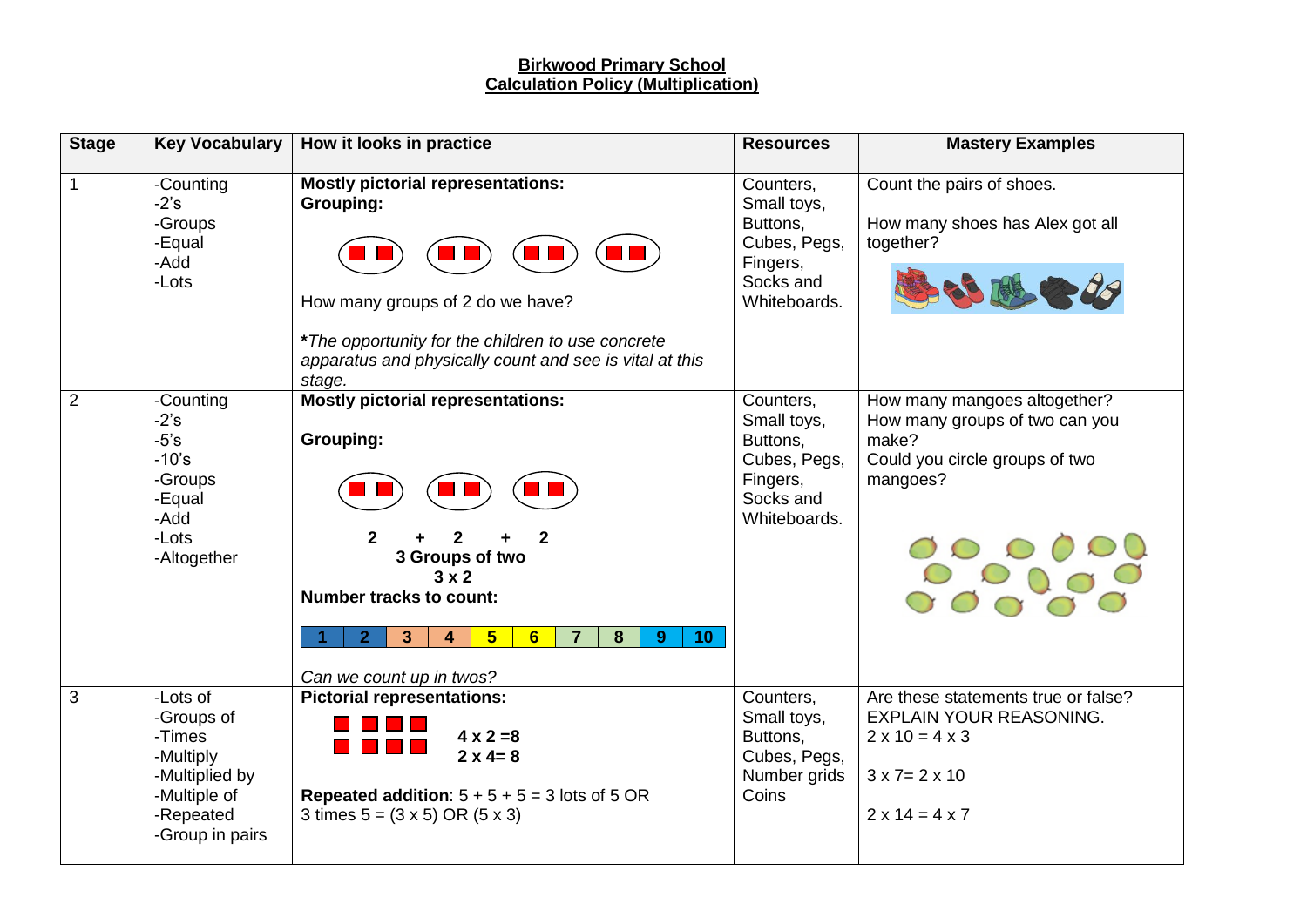#### **Birkwood Primary School Calculation Policy (Multiplication)**

| <b>Stage</b>                                                                                                                                                                      | <b>Key Vocabulary</b>                                                                                                                                                                                                                                                                                                                                                                                              | How it looks in practice                                                                                                                                                                                                                             | <b>Resources</b>                                                                        | <b>Mastery Examples</b>                                                                                                                                         |
|-----------------------------------------------------------------------------------------------------------------------------------------------------------------------------------|--------------------------------------------------------------------------------------------------------------------------------------------------------------------------------------------------------------------------------------------------------------------------------------------------------------------------------------------------------------------------------------------------------------------|------------------------------------------------------------------------------------------------------------------------------------------------------------------------------------------------------------------------------------------------------|-----------------------------------------------------------------------------------------|-----------------------------------------------------------------------------------------------------------------------------------------------------------------|
| 4                                                                                                                                                                                 | -Lots of<br>-Groups of<br>-Times<br>-Multiply<br>-Multiplied by<br>-Multiple of<br>-Repeated<br>-Group in pairs<br>-Row<br>-Column<br>-Double<br>-Product                                                                                                                                                                                                                                                          | Grid Method (TU X U) (Partitioning)<br>$23 \times 8=$<br>3<br>20<br>24<br>160<br>8<br>$=184$<br>*Children will be encouraged to use rounding to<br>estimate the answer before using the grid method. This<br>will allow them to check their answers. | Numicon<br>Place value<br>cards<br><b>Dienes</b><br>Number line<br>Number grid<br>Coins | Are these statements true or false?<br>$8 \times 23 = 194$<br>Any number multiplied by an even<br>number produces an odd number.<br>$23 \times 8 = 22 \times 9$ |
| 5<br>-Lots of<br>-Groups of<br>-Times<br>$225 \times 8=$<br>-Multiply<br>-Multiplied by<br>-Multiple of<br>-Repeated<br>-Group in pairs<br>-Row<br>-Column<br>-Double<br>-Product | Grid Method (HTU X U) (Partitioning)<br>5<br>200<br>20<br>160<br>40<br>1600<br>8<br>$=1800$<br>Leading to short multiplication (use place value<br>equipment to support understanding)<br>225<br>$X$ 8<br>$\overline{40}$<br>160<br>1600<br>1800<br>*AS ABOVE- Children will be encouraged to use<br>rounding to estimate the answer before using the grid<br>method. This will allow them to check their answers. | <b>Dienes</b><br>Place value<br>mats<br>whiteboards                                                                                                                                                                                                  | Could you find at least 3 factor pairs of<br>3484?<br>3484                              |                                                                                                                                                                 |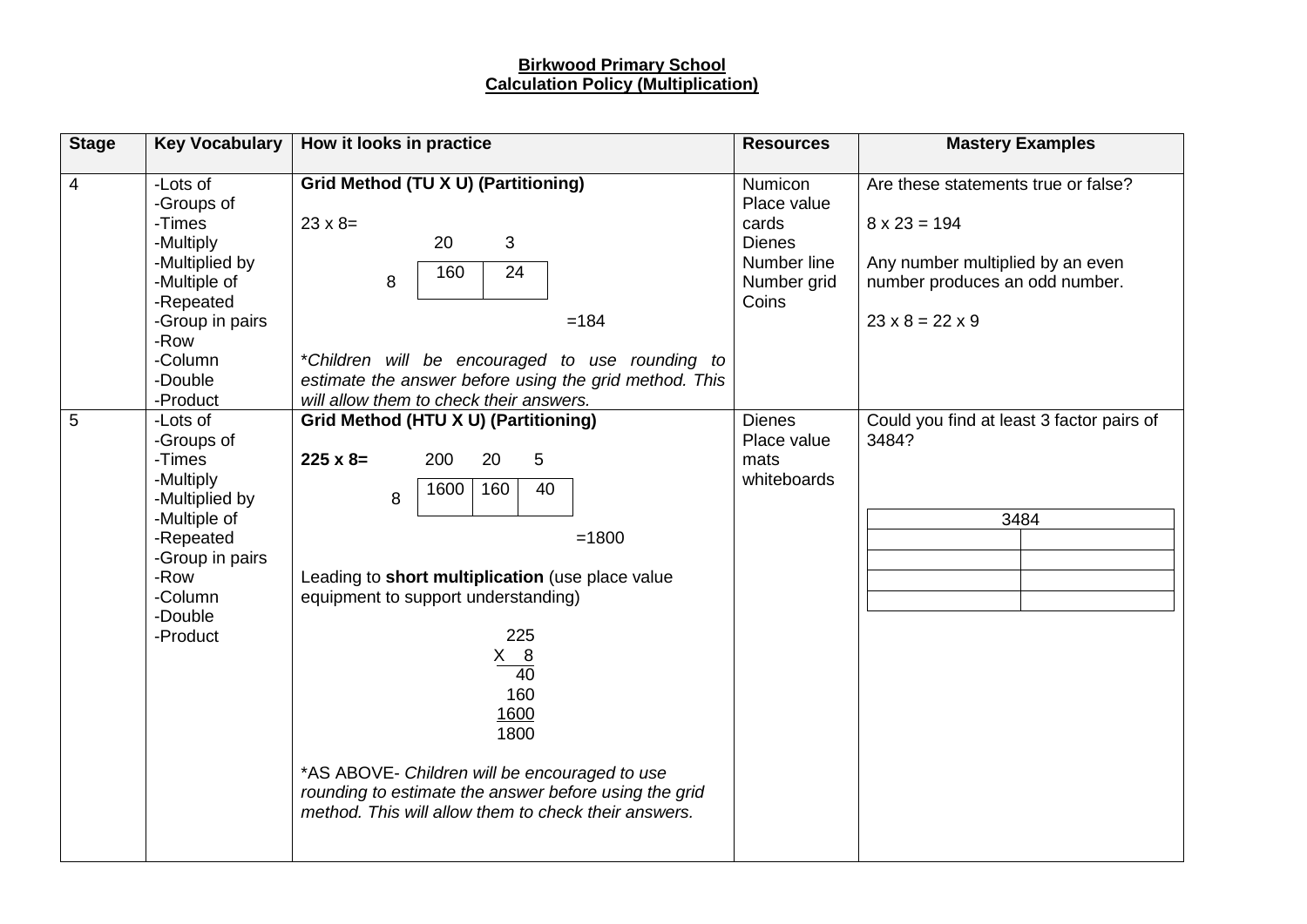### **Birkwood Primary School Calculation Policy (Multiplication)**

| <b>Stage</b>   | <b>Key Vocabulary</b>                                                                                                                                  | How it looks in practice                                                                                       |                                                |                                                       |                           |                                                              | <b>Resources</b> | <b>Mastery Examples</b>                                                           |                                                                                                                                                                                                                                            |
|----------------|--------------------------------------------------------------------------------------------------------------------------------------------------------|----------------------------------------------------------------------------------------------------------------|------------------------------------------------|-------------------------------------------------------|---------------------------|--------------------------------------------------------------|------------------|-----------------------------------------------------------------------------------|--------------------------------------------------------------------------------------------------------------------------------------------------------------------------------------------------------------------------------------------|
| 6              | -Times<br>-Multiply<br>-Multiplied by<br>-Multiple of<br>-Repeated<br>-Group in pairs<br>-Row<br>-Column<br>-Double<br>-Product                        | $74 \times 39=$<br>74<br>$X$ 39<br>666<br>2220<br>2886                                                         | 30<br>9                                        | 70<br>2100<br>630<br>Leading to: Long Multiplication: | 4<br>120<br>36            | Grid method (ThHTU x U; HTU x TU; TU x TU)<br>$= 2886$       |                  | Place value<br>mats<br>whiteboards                                                | Complete the multiplication triangle.<br>5400<br>60<br>30<br>10                                                                                                                                                                            |
| $\overline{7}$ | -Times<br>-Multiply<br>-Multiplied by<br>-Multiple of<br>-Repeated<br>-Group in pairs<br>-Row<br>-Column<br>-Double<br>-Product<br>-Money<br>-Decimals | Extend<br>$37.51 \times 8 =$<br>8<br>37.51<br>X.<br>8<br>$\overline{\bf 8}$<br>40<br>56.00<br>240.00<br>296.48 | to<br>30<br>240<br><b>Short Multiplication</b> | multiplication for decimals.<br>$\overline{7}$<br>56  | 0.5<br>$\mathbf{r}$<br>40 | using short multiplication and<br>0.01<br>0.08<br>$= 296.48$ | long             | Place value<br>resources,<br>Whiteboards,<br>Maths books<br>(CM squared)<br>Grids | Seven pupils bought cinema tickets at<br>£8.50 each. 8 pupils went to the cinema.<br>How much did it cost for all of the<br>tickets?<br>A group 4 of friends saved £37.50 each<br>for their holiday. How much did they<br>save altogether? |